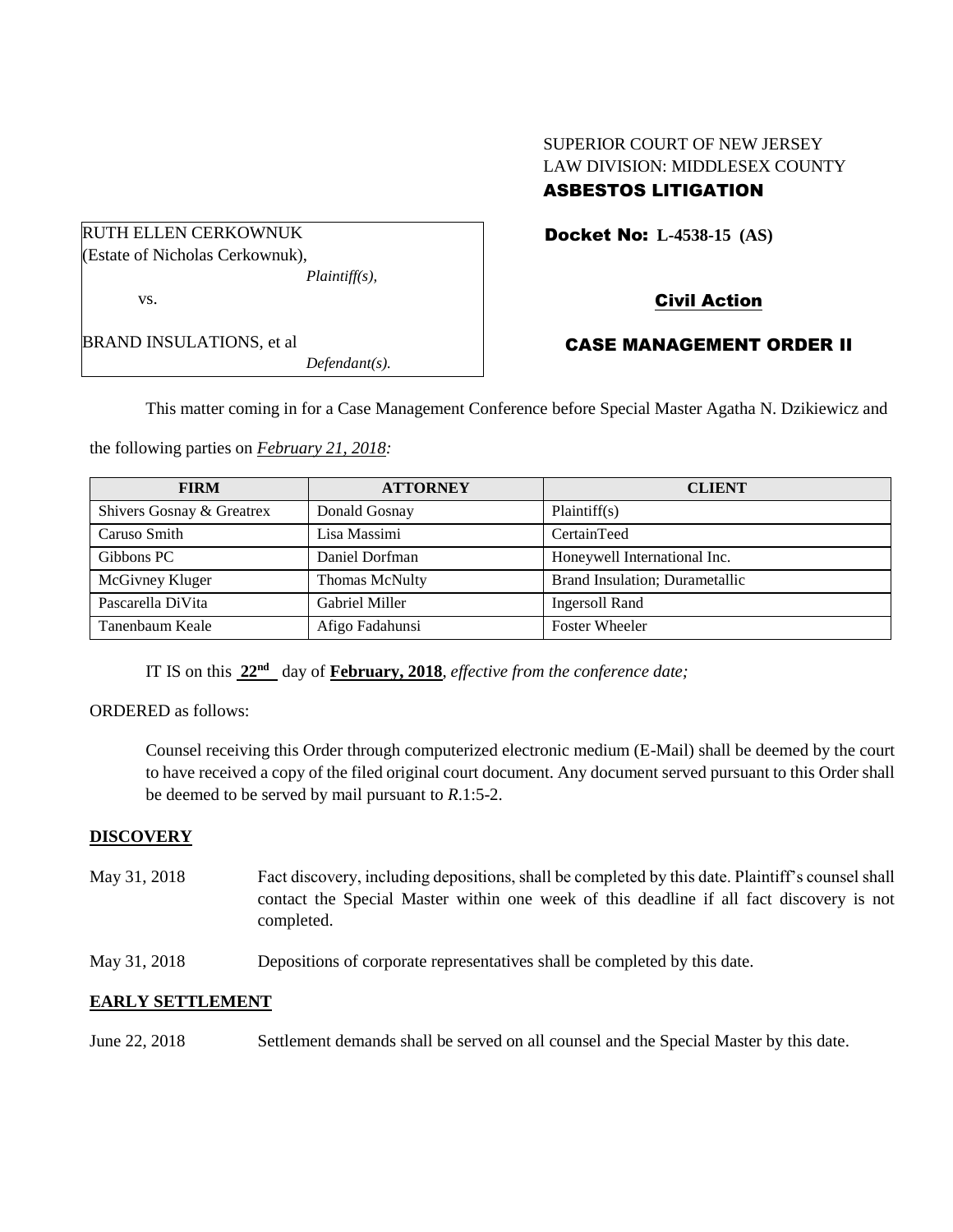### **SUMMARY JUDGMENT MOTION PRACTICE**

| June 22, 2018  | Plaintiff's counsel shall advise, in writing, of intent not to oppose motions by this date. |
|----------------|---------------------------------------------------------------------------------------------|
| July 6, 2018   | Summary judgment motions shall be filed no later than this date.                            |
| August 3, 2018 | Last return date for summary judgment motions.                                              |

### **MEDICAL DEFENSE**

| April 30, 2018   | Defendants shall forward medical authorizations to plaintiff's counsel by this date.                                                                                                                                                                     |
|------------------|----------------------------------------------------------------------------------------------------------------------------------------------------------------------------------------------------------------------------------------------------------|
| May 31, 2018     | Plaintiff shall serve executed medical authorizations by this date.                                                                                                                                                                                      |
| May 31, 2018     | Plaintiff shall serve medical expert reports by this date.                                                                                                                                                                                               |
| October 31, 2018 | Defendants shall identify its medical experts and serve medical reports, if any, by this date. In<br>addition, defendants shall notify plaintiff's counsel (as well as all counsel of record) of a<br>joinder in an expert medical defense by this date. |

### **LIABILITY EXPERT REPORTS**

| September 15, 2018 | Plaintiff shall identify its liability experts and serve liability expert reports or a certified expert |
|--------------------|---------------------------------------------------------------------------------------------------------|
|                    | statement by this date or waive any opportunity to rely on liability expert testimony.                  |

# October 31, 2018 Defendants shall identify its liability experts and serve liability expert reports, if any, by this date or waive any opportunity to rely on liability expert testimony.

#### **ECONOMIST EXPERT REPORTS**

September 15, 2018 Plaintiff shall identify its expert economists and serve expert economist report(s), if any, by this date or waive any opportunity to rely on economic expert testimony.

October 31, 2018 Defendants shall identify its expert economists and serve expert economist report(s), if any, by this date or waive any opportunity to rely on economic expert testimony.

#### **EXPERT DEPOSITIONS**

November 21, 2018 Expert depositions shall be completed by this date. To the extent that plaintiff and defendant generic experts have been deposed before, the parties seeking that deposition in this case must file an application before the Special Master and demonstrate the necessity for that deposition. To the extent possible, documents requested in a deposition notice directed to an expert shall be produced three days in advance of the expert deposition. The expert shall not be required to produce documents that are readily accessible in the public domain.

 $\_$  ,  $\_$  ,  $\_$  ,  $\_$  ,  $\_$  ,  $\_$  ,  $\_$  ,  $\_$  ,  $\_$  ,  $\_$  ,  $\_$  ,  $\_$  ,  $\_$  ,  $\_$  ,  $\_$  ,  $\_$  ,  $\_$  ,  $\_$  ,  $\_$  ,  $\_$  ,  $\_$  ,  $\_$  ,  $\_$  ,  $\_$  ,  $\_$  ,  $\_$  ,  $\_$  ,  $\_$  ,  $\_$  ,  $\_$  ,  $\_$  ,  $\_$  ,  $\_$  ,  $\_$  ,  $\_$  ,  $\_$  ,  $\_$  ,